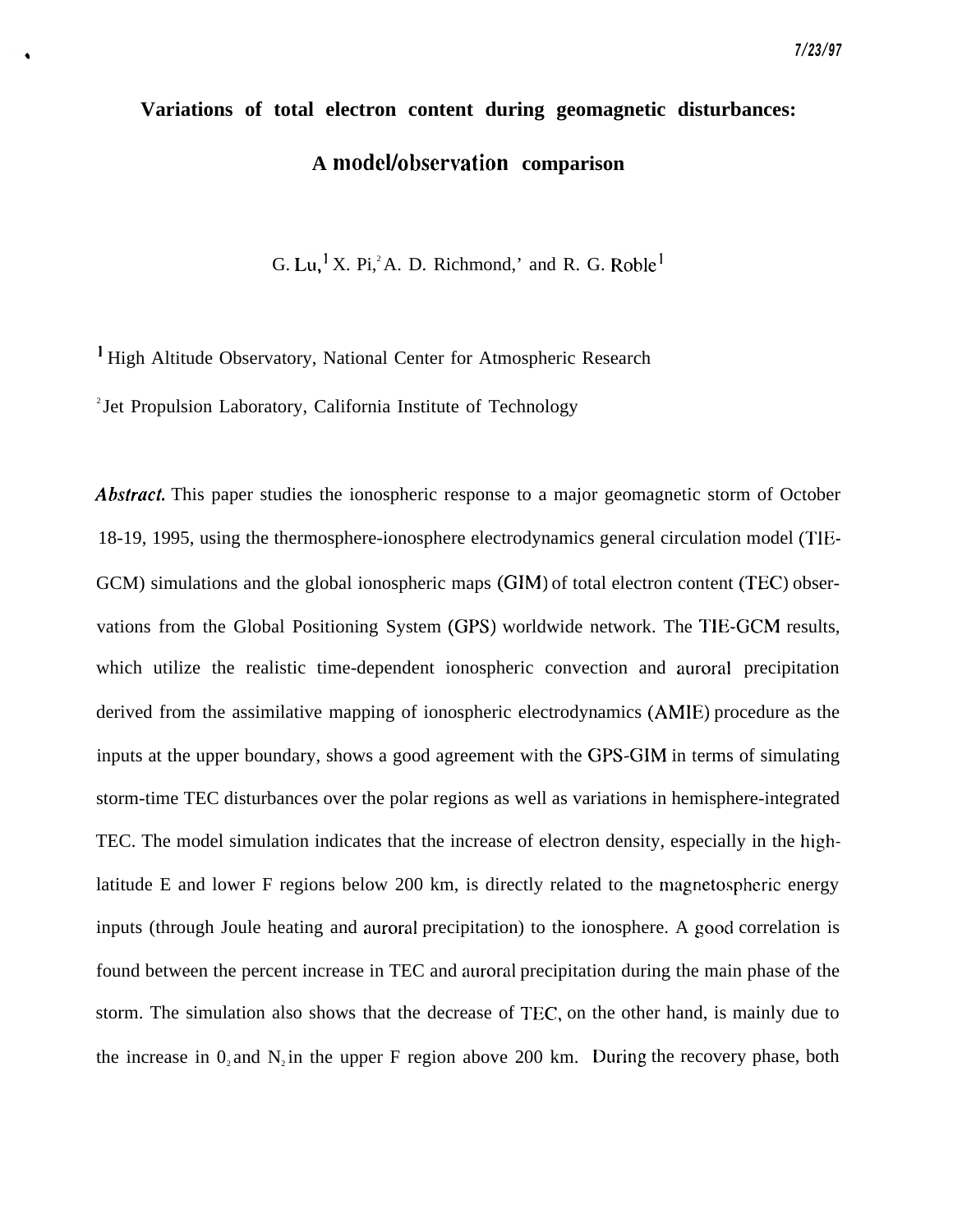TIE-GCM and GPS-GIM reveal a distinct hemispheric asymmetry in the hemisphere-integrated TEC, with a 2070 decrease in the southern (summer-like) hemisphere and a 30% increase in the northern (winter-like) hemisphere.

### **Introduction**

During geomagnetic disturbances, such as geomagnetic storms and substorms, the energy inputs from the magnetosphere can have dramatic effects to the upper atmospheric environment. One of such effects is the changes in ionospheric electron density that can perturb communication and navigation systems.

In this paper, we present the first comparison between the thermosphere-ionosphere electrodynamic general circulation model (TIE-GCM) simulations and the global GPS-GIM observations of TEC during the period of October 18-19, 1995, when an interplanetary magnetic cloud was encountered by the Earth *[Lepping et al.,* 1997] and caused significant geomagnetic disturbances. Figure 1 shows the distribution of the  $AE$  and  $D_{st}$  indices during the 2-day period. A storm sudden commencement (SSC) occurred at about 1100 UT on October 18 due to the impinging of the interplanetary shock in front of the magnetic cloud. The magnetic cloud arrived at the Earth's magnetopause at about 1950 UT on October 18 and lasted for about 30 hrs as the interplanetary magnetic field gradually rotated from strongly southward to strongly northward. It consequently induced a major magnetic storm as well as massive substorms, as indicated by the variations in the *AE* and  $D_{st}$  indices. At about 2330 UT on October 18 both  $D_{st}$  and *AE* reached their maximum magnitudes, with  $D_{st}$  = -120 nT and  $AE = 1600$  nT. The different storm phases were identified according to the distribution of  $D_{sr}$ . In particular, the time interval between 2000 and 2300 UT on October 18 was the main phase of the storm when  $D_{st}$  decreased sharply. After 2300 UT, it was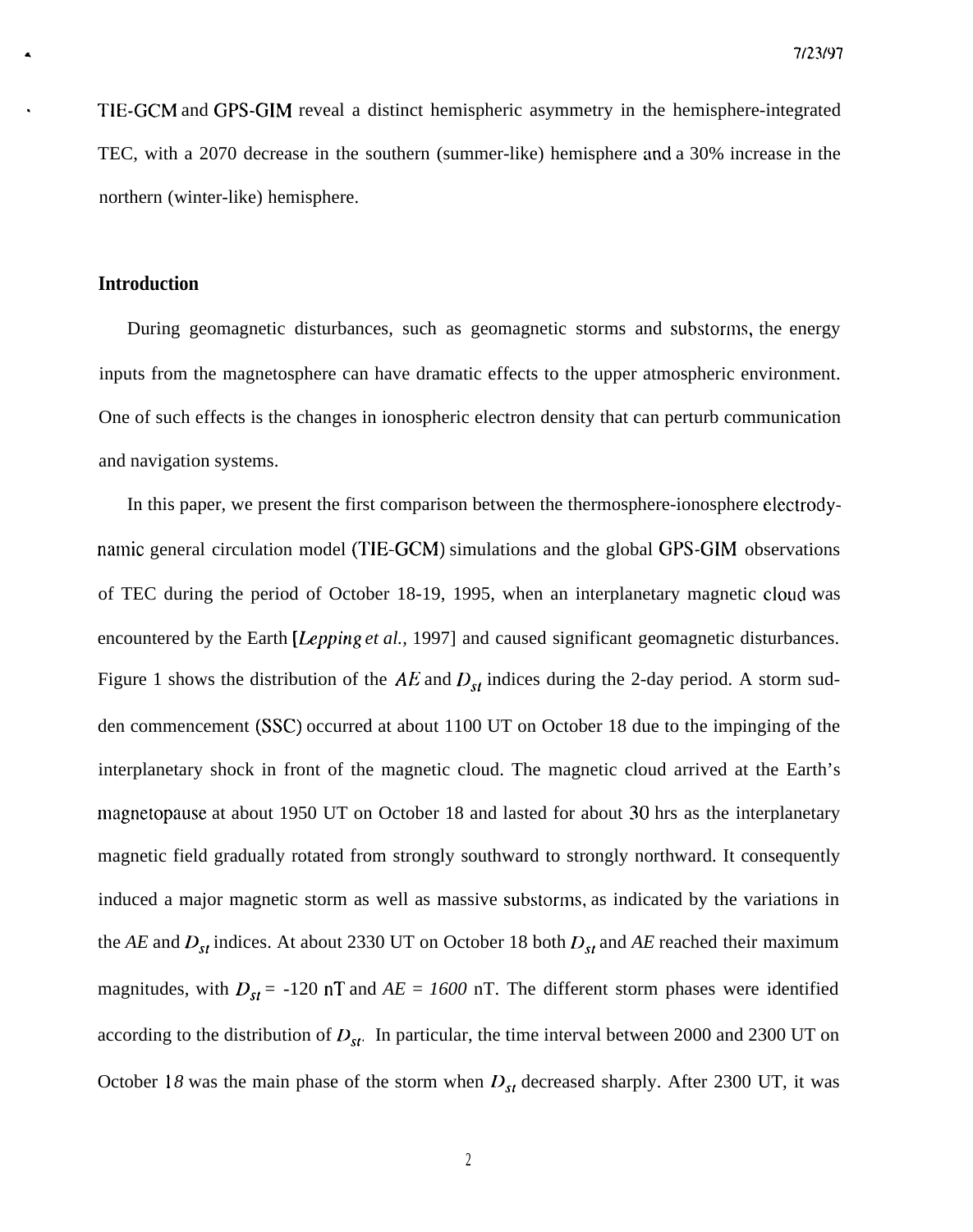the recovery phase as  $D_{st}$  gradually returned to its regular value in next 24 hrs. Note that there were still significant substorm activities during the early part of the storm recovery phase.

#### **l'IIWCM/GPS-GIM comparison**

For this particular study we have used the realistic time-dependent high-latitude ionospheric convection and auroral precipitation patterns derived from the assimilative mapping of ionospheric electrodynamics (AMIE) procedure as the inputs to the TIE-GCM *[Richmond et cd., 1992]*. The 5-min AMIE patterns in both northern and southern hemispheres are derived by fitting the observations from the DMSP F12 and F13, NOAA 12 and 13 satellites, 7 SuperDARN radars, and 116 ground magnetometers over the world (see *Richmond and Kcmide [1988], Lu et al. [1996],* and *Emery et al. [1996]* for the fitting procedure.) A 5-min time step is used for the entire 2-day simulation, and the TIEGCM history volumes are recorded every 10 min. In addition to the ionospheric inputs from AMIE, The TIEGCM also requires the inputs of upward propagating semidiurnal and diurnal tides at the lower boundary and solar EUV and UV fluxes at the upper boundary. For the period of October 18-19, 1995, the 2-day average solar radiation index  $S_a$  is  $80x 10^{-2}$  W/m<sup>2</sup>Hz. The TIEGCM has an effective 50 latitude-longitude geographic grid with 29 constant pressure levels (from  $ZP=-7$  to  $ZP=+7$  at every one half scale height), extending from about 95 to 600 km. This extension was made to give a better representation for total electron content (TEC). The chemistry treatment in the TIE-GCM has been discussed by *Roble [* 1995].

The global GPS network, overseen by the International GPS Service (IGS) for Geodynamics, contains more than 80 ground-based stations in the October of 1995. Each station is capable of receiving the dual frequency GPS signals from 8 to 12 satellites (24 in total) in different directions simultaneously. As the satellites orbit at about 20,200 km altitude, observations of line-of-sight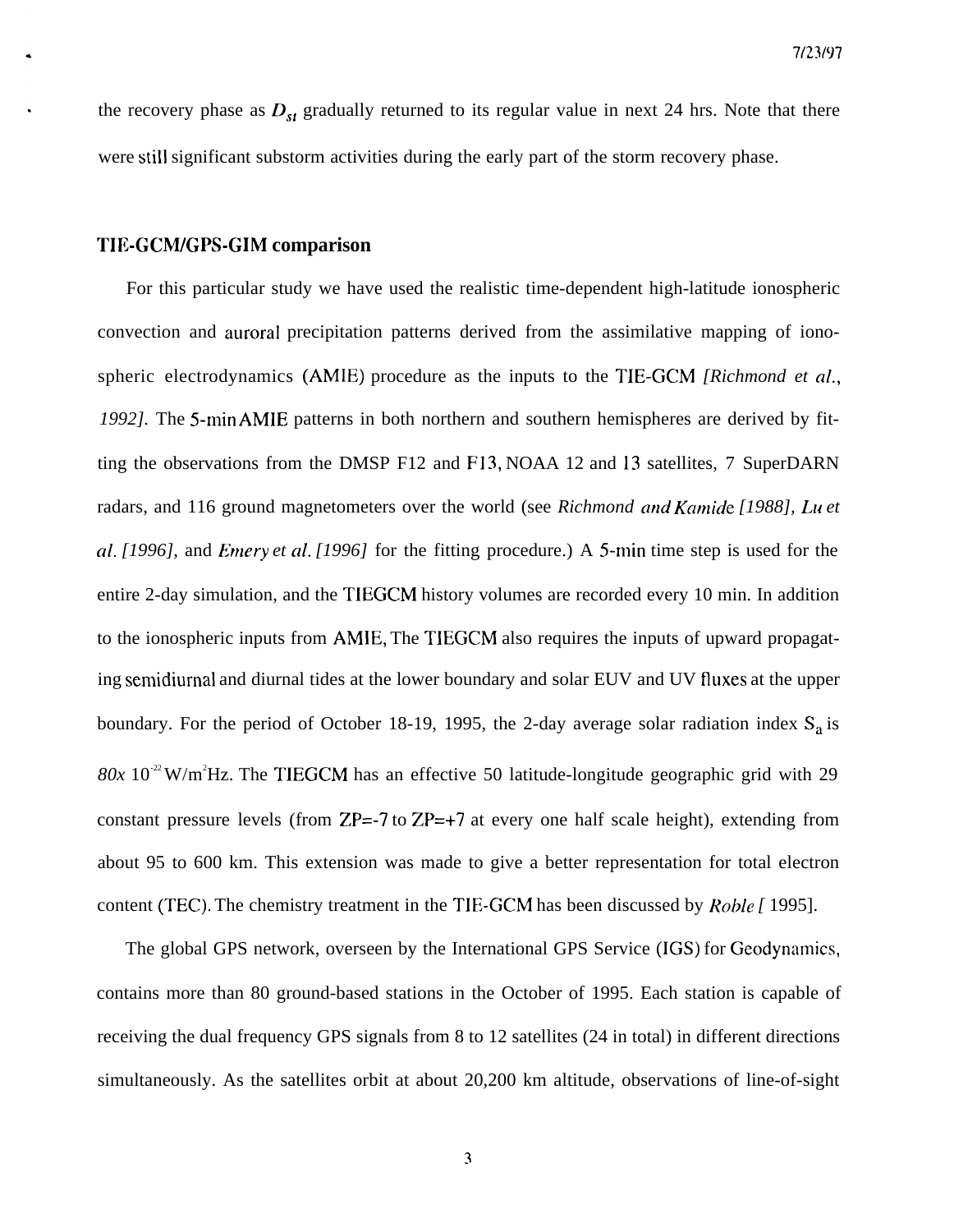TEC, derived from the dual frequency phase and range data, can be made with a fairly good spatial coverage within 15 minutes. Using the techniques developed at the Jet Propulsion Laboratory [*Wilson et al., 1995; Ho et al., 1996; Mannucci et al., 1997], interpolated global ionospheric maps* (GIM) of vertical TEC are obtained every 15 reins over uniformly sized triangular tiles that tessellate the sphere (the three vertices of each tile are separated by about 800 km). The entire mapping is conducted in a Sun-fixed (or local time) geomagnetic coordinate system. Such a reference frame allows updating the LT-Latitude grid points with measurements as each Earth-fixed station rotates by. The magnetic frame is chosen to reduce interpolation errors in consideration of the ionospheric dynamical effects that are largely ordered by the geomagnetic field. The techniques have been proven very effective for mapping sparsely distributed data. It should be noted that the mapping involves the slant-to-vertical TEC conversion as well as spatial and temporal interpolation, which in general may cause certain degradation of the map accuracy with distance away from GPS receivers.

In this study we focus on the relative variations in TEC at high latitudes with respect to a quiet period. For TIE-GCM, the quiet period is the 24-hour background run using the ionospheric inputs at 0000 UT on October 18 (which corresponds to a relatively quiet geomagnetic condition) but adjusted to local time and magnetic latitude as the Earth rotates. For GPS-GIM, the quiet pattern is obtained by a 4-day average of the global TEC maps prior to the storm (October 14-17),

Figures 2 and 3 show the polar maps of TEC difference (with respect to the corresponding quiet-day background) at 2200 UT on October 18 (during the main phase of the storm) and at 0400 UT on October 19 (during the recovery phase of the storm), respectively. In each figure, the TIE-GCM results are shown on the left and the GPS-GIM observations on the right. At the main phase of the storm, both hemispheres show an increase in TEC over the nightsidc auroral zone.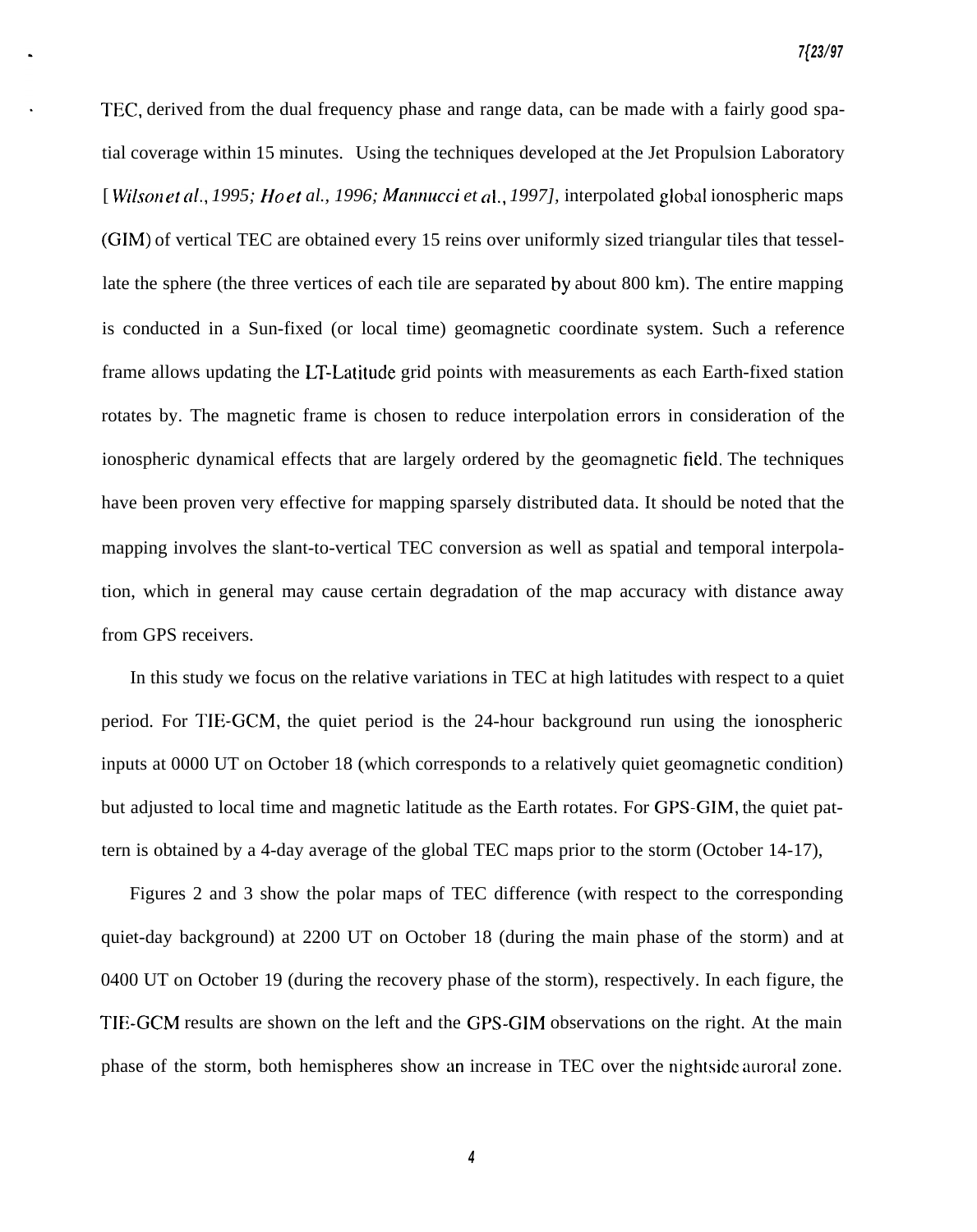Such an increase is attributed to the enhancement of auroral precipitation that increases the ionization rate. Note that the auroral oval is slightly shifted toward the duskside in the northern hemisphere, and toward the dawnside in the southern hemisphere. This is due to the offset of the geomagnetic poles from the geographic poles. Considering that the TIE-GCM is a global model with a relatively large grid size and that GPS-GIM has its own observational limitations of spatial coverage, the agreement between the TIE-GCM simulations and the GPS-GIM maps is remarkably good in terms of general distributions of TEC changes. But there are some subtle quantitative differences between the two methods. For instance, the TIE-GCM shows the auroral-zone TEC enhancement extending into northern Russia as well as over Antarctic in the post-midnight sector, while such an enhancement is not that obvious in GPS-GIM which may be due to the lack of stations in those regions. In addition, GPS-GIM tends to have a stronger dayside TEC increase than the TIE-GCM does. During the recovery phase (Figure 3), the increase of TEC remains about the same in the northern auroral zone. In the southern auroral zone, however, the overall TEC is reduced. A main depletion area of TEC can be seen in the auroral-subauroral zone in the southern hemisphere, which extends between 1500 and 2300 LT (there are two depletion regions in GPS-GIM that cover almost the entire duskside auroral zone). A similar depletion also exists in the northern subauroral zone, but within a smaller local-time expansion (between 0700 and 1200 LT) and at lower magnetic latitudes. The northern-southern asymmetry will be discussed in more detail below.

Figure 4 presents the hemispheric integrals of auroral precipitation of energetic electrons (top pane]), the percent difference of total electron content from TIE-GCM (middle panel), and the percent difference of total electron content from GPS-GIM (bottom panel), respectively. Auroral precipitation is derived from AMIE as the energy input to TIE-GCM. The integration is made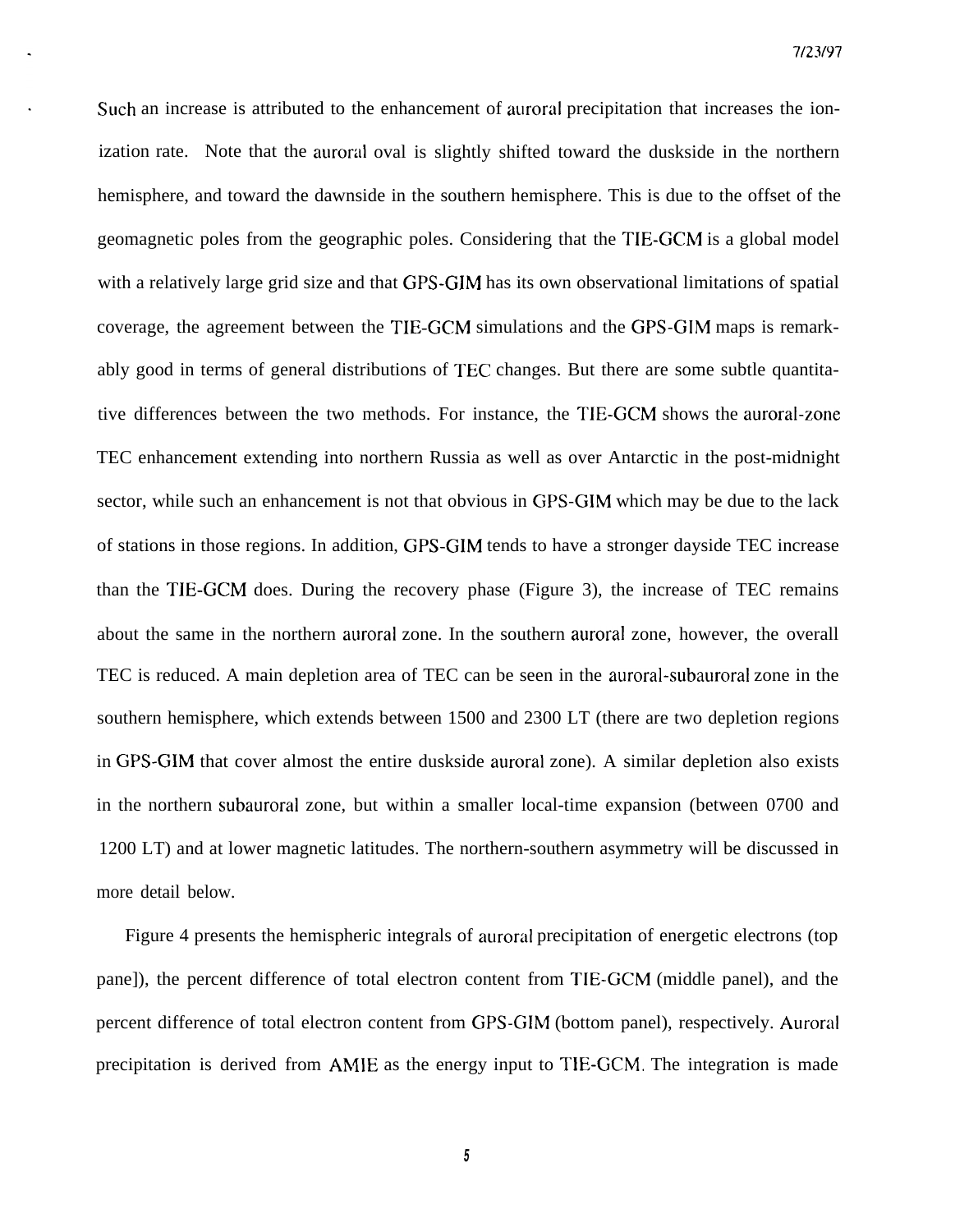above 150° I magnetic latitude to account for the variations within the auroral zones. Solid lines are for the northern hemisphere and dashed lines for the southern hemisphere. There is a good correlation between the enhancement of aurora] precipitation and the increase in total electrons in the northern hemisphere. In the southern hemisphere, however, the total electrons increase as auroral precipitation increases only on October 18 (e.g., during prc-storm as well as the main phase of the storm) but decreases during the recovery phase on October 19, forming an overall negative storm effect in the southern hemisphere.

The asymmetry in total electron variations between northern and southern hemisphere during the recovery phase is a very interesting feature of this event, and it is worthy of further investigation. Figure 5 shows the TIE-GCM difference plots of electron density (with respect to the corresponding quiet-time background) at two selected pressure levels  $(ZP=-4$  and  $ZP=2)$  that represent the E- and F-region, respective] y, in the northern and southern hemispheres at 0400 UT on October 19. At ZP=-4 (and below about 200 km), the increase of electron density is well confined to the auroral zone as a result of enhanced ionization caused by auroral precipitation. At ZP=2 (and between about 200 and 500 km), the increase of electron density in the northern aurora] zone diminishes, while a large electron depletion area evolves at subauroral latitudes between 0700 and 1200 LT. In the southern hemisphere, nearly the entire polar region is overwhelmed by electron depletion above 200 km. Comparing with the TEC difference plots shown in Figure 3, it is clear that the change in TEC is the combination of two effects that occur at two altitude ranges: the enhancement in TEC over the aurora] zones corresponds to the electron density increase in the E and lower F regions (below 200 km), and the depletion in TEC is associated with the electron density decrease in the upper F region (above 200 km).

To further examine the cause of electron depletion, the difference plots for the  $N<sub>2</sub>/O$  ratio at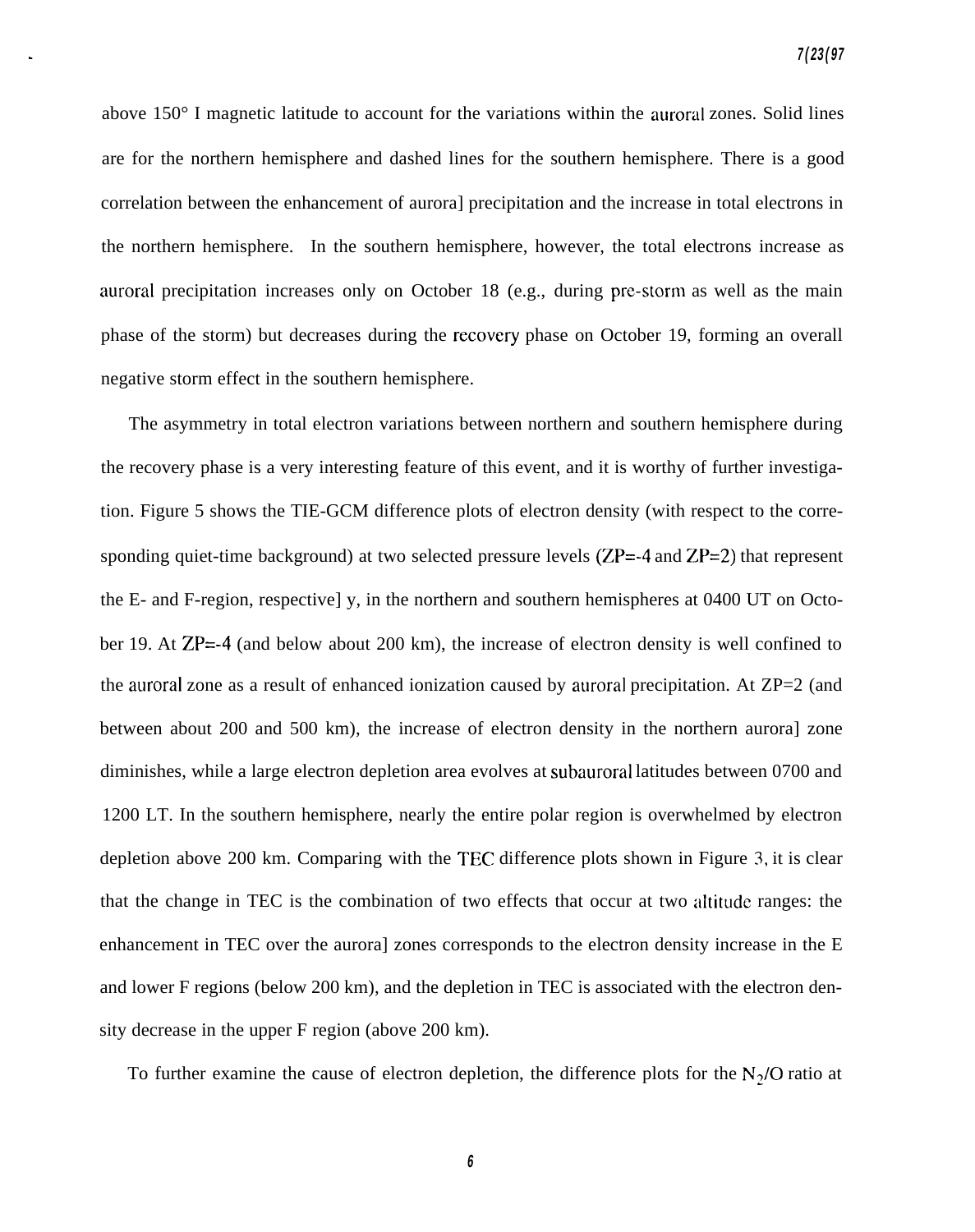the same pressure levels are also displayed in Figure 5. 1[ appears that, above 200 km, the area of electron density depletion corresponds to the region where  $N_z/0$  ratio increases. Similar increase in 0, and N, densities (not shown) are found in the F-region as well. Such correlation between electron density depletion and molecular density increase is not surprising since the increased  $0$ , and N<sub>2</sub> would result in increased conversion of  $0^{\circ}$  to  $O_2^{\bullet}$  and NO+, which rapidly recombine with electrons to decrease the electron density [Rishbeth, 1989; Burns et al., 199 S]. In the E region below 200 km, the simulation shows no apparent correlation between the electron and molecular density distributions.

It should be pointed out that both the total hemisphere-integrated Joule heating and auroral precipitation are about the same in the two hemispheres during the 2-day period. The asymmetry between the northern and southern hemispheres therefore cannot be simply explained by the different magnetospheric energy inputs. To explore the possible cause for the hemispheric asymmetry, we show in Figure 6 the difference plots for the  $N_2/O$  ratio at the pressure level ZP=3 at 2200 UT on October 18 and at 0400 UT on October 19, respective] y. The asterisks indicate the magnetic poles. At 2200 UT (the main phase of the storm), the increase in  $N_{2}/0$  is primarily located in the early morning auroral zones. As time proceeds, the  $N_{2}/0$  bulges in both hemispheres tend to move toward dayside due to coronation. In addition to that, the enhancement in  $N_2/0$  also expands into the entire nightside auroral zone in the southern hemisphere. This is probably due to the fact that, from 2200 to 0400 UT, the magnetic south pole is moving toward the daysidc so that the southern hemisphere becomes more summer-like (the terminator of the sunlight is about 20° nightside of the dawn-dusk magnetic meridian). The normal upward motions in the sunlit ionosphere help enrich the  $N_2/0$  ratio, so that the storm-time augmentation of that upward motion by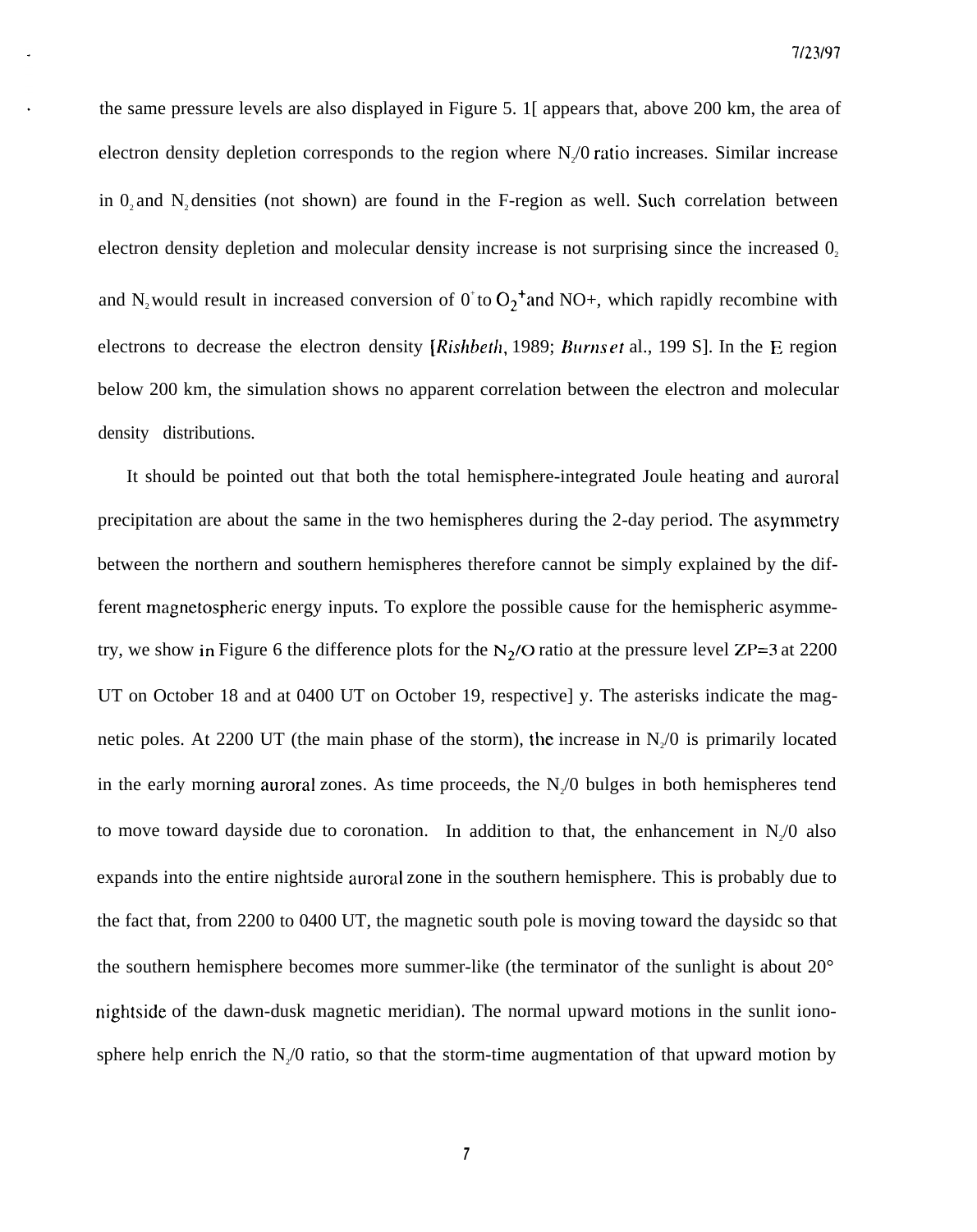Joule heating can more readily enhance the high-latitude  $N_{2}/0$  ratio. In (he northern hemisphere, by contrast, the magnetic pole is moving away from the Sun so that it is more winter-like (the terminator of the sunlight is about 25° dayside of the dawn-dusk magnetic meridian). To what extent this universal-time effect in the peculiar hemispheric asymmetry may be primarily a phenomenon of the storm recovery phase remains to be determined by future studies.

#### **Summary**

The global observations of TEC from GPS ground receivers have provided a unique opportunity to test the ability of the NCAR TIE-GCM to simulate the upper atmospheric response to geophysical disturbances during the October 1995 Space Weather event. This study has shown that, using realistic magnetospheric inputs, TIE-GCM is able to capture the main features in thermospheric/ionospheric variations. The agreement between the TIE-GCM simulations and the GPS-GIM measurements is remarkably good.

We have shown in this study that the changes in total electron content are the combination of (due to auroral precipitation) and depletion at higher altitude (clue to molecular density increase). A hemispheric asymmetry in total electrons during the storm recovery phase is found in both very different variations at different altitudes, with electron density enhancement at lower altitude model simulations and GPS-GIM observations, that appears to be linked to the asymmetric solar heating, analogous to the well-known seasonal variations of ionospheric storms [e.g., *Fulfer-Rowefl et al.,* 1997, and references therein].

**Acknowleclgments.** We thank the GEM community for providing various data that have used to drive both AMIE and TIE-GCM for this study, and we are grateful to the institutions that support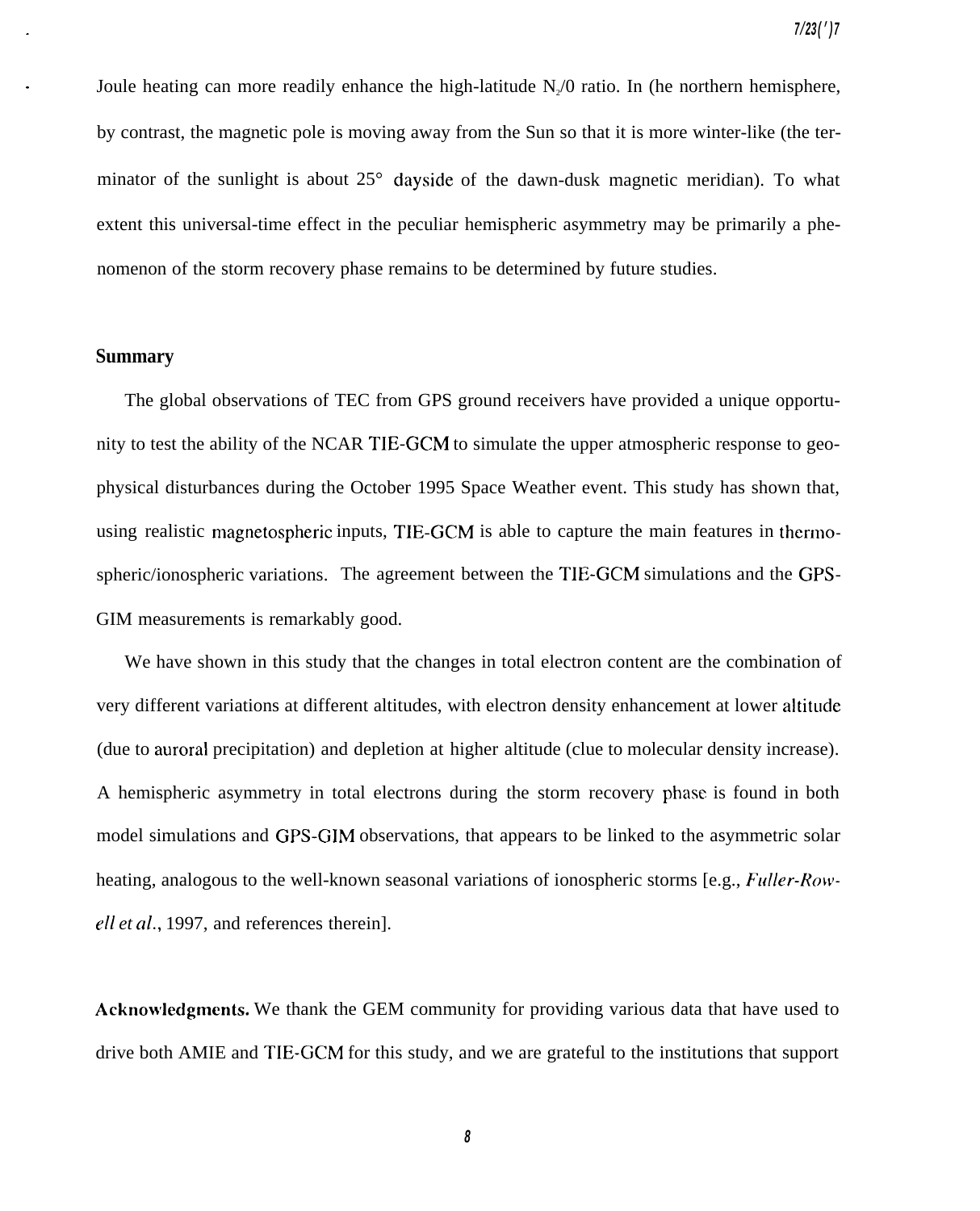the IGS GPS network, and to the GPS Networks and Ionospheric Systems Development group at the Jet Propulsion Laboratory for the development of GIM that made this study possible. We are indebted to B. Foster, C. Ridley, and B. Emery for their effects in developing the TIE-GCM processors and plotting programs. Work at HAO/NCAR was supported in part by the NFS Space Weather grant and by the NASA Space Physics Theory Program. Work at JPL was under a contract with the National Aeronautics and Space Administration.

## **References**

- Burns, A. G., T. L. Killeen, G. R. Carignan, and R. G. Roble, Large enhancements in the O/N2 ratio in the evening sector of the winter hemisphere during geomagnetic storms, *J. Geophys.* Res., 100, 14,661, 1995
- Emery, B. A., et al., Assimilative mapping of ionospheric electrodynamics in the thermosphericionospheric general circulation model comparisons with global ionospheric and thermospheric observations during the GEM/SUNDIAL period of March 28-29, 1992, *J. Geophys. Res., 101,26,681,* 1996.
- Fuller-Rowell, T. J., M. V. Codrescu, R. G. Roble, and A. D. Richmond, How does the thermosphere and ionosphere react to a geomagnetic storm? in *Magnetic Storms,* Geophysical Monograph 98, AGU, 203, 1997.
- Ilo., C. M., A. J. Mannucci, U. J. Lindqwister, **X. Pi,** B. Tsurutani, Global ionospheric perturbations monitored by the worldwide GPS network, *Geophys. Res. Lett.*, 23, 3219, 1996.
- Lepping, R. P., et al., The WIND magnetic cloud and events of October 18-20, 1995: Interplanetary properties and as triggers for geomagnetic activity, *J. Geophys. Res.*, 102, 14,049, 1997.
- LL1, G., et al., High-latitude ionospheric electrodynamics as determined by the assimilative map-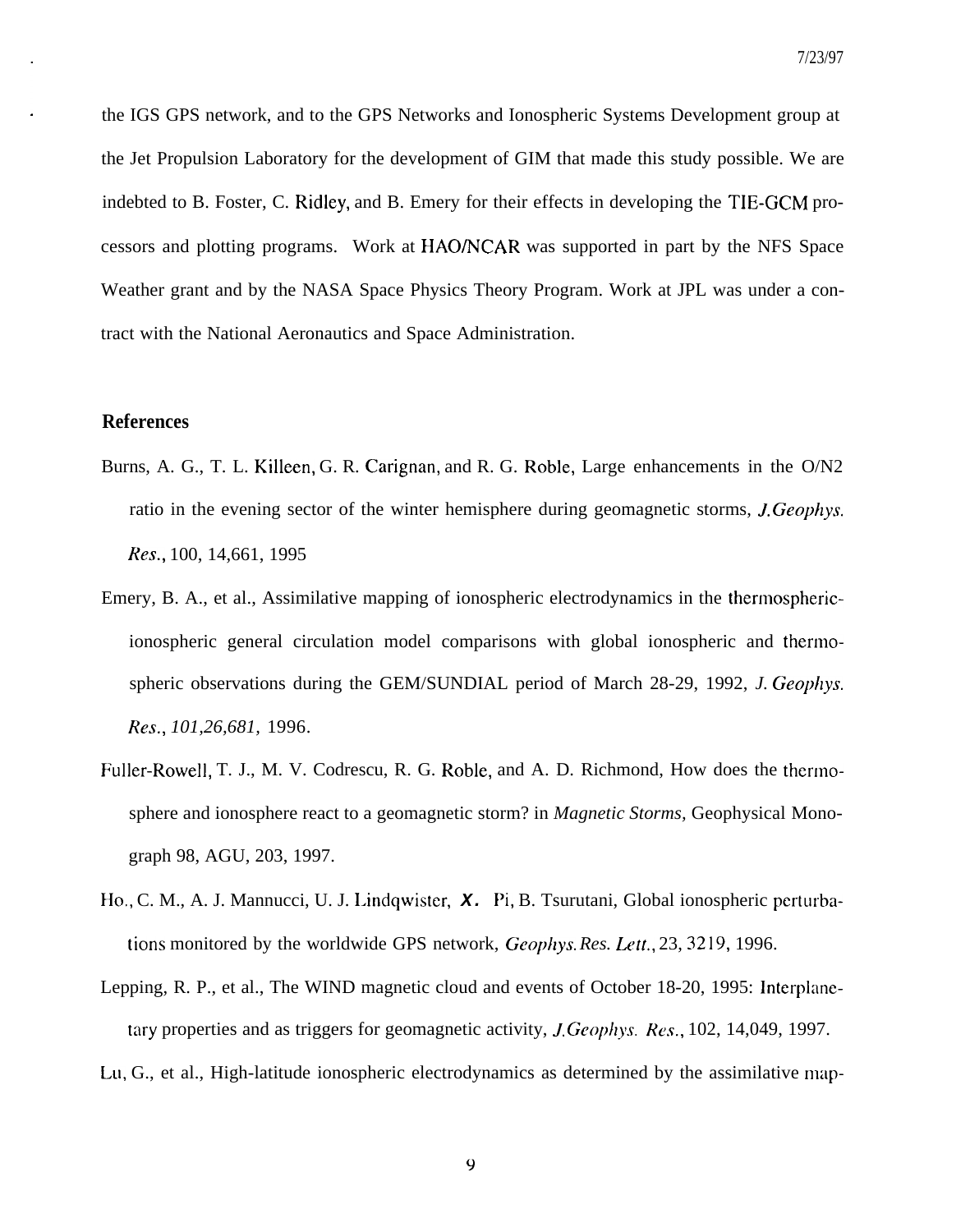ping of ionospheric electrodynamics procedure for the conjunctive SUNDIAL/ATLAS 1/ GEM period of March 28-29, 1992, *J. Geophys. Rcs., 10I,* 26,697, 1996.

- Mannucci, A. J., B. D. Wilson, D. N. Yuan, C. M. Ho, U. J. Lindqwistcr, T. F. Runge, A global mapping technique for GPS-derived ionospheric TEC measurements, *Radio Sci.,* in press, 1997.
- Richmond, A. D., E. C. Ridley, and R. G. Roble, A thermosphere/ionosphere general circulation model with coupled electrodynamics, Geophys. Res. Lett., 19, 601, 1992.
- Richmond, A. D., and Y. Karnide, Mapping electrodynamics features of the high-latitude ionosphere from localized observations: Technique, *J. Geophys. Res.,* 931, 5741, 1988.
- Rishbeth, H., F-region storms and thermospheric composition, in Electromagnetic Coupling in the Polar Clefts and Cusps, Eds., P. E. Sandholt and A. Egeland, pp. 393, 1989.
- Roble, R. G., Energetic of the Mesosphere and Thermosphere, in *The Upper Mesospher-e and Lower Thermosphere: A Review of Experiment and Theory,* Geophysical Monograph 87, AGU, 1-21, 1995.
- Wilson, B. D., A. J. Mannucci, C. D. Edwards, Subdaily northern-hemisphere maps using an extensive network of GPS receivers, *Radio Sci.,* 30., 639,1995.

## **Figure Captions**

Figure 1. Distributions of  $AE$  and  $D_{st}$  indices during the period of October 18-19, 1995.

Figure 2. Polar maps of changes in total electron content (left) derived from TIE-GCM (above 142.5° I geographic latitude) and (right) from GPS-GIM (above 140° I geographic latitude) during the main phase of the storm at 2200 UT on October 18, 1995. The GPS ground stations are indi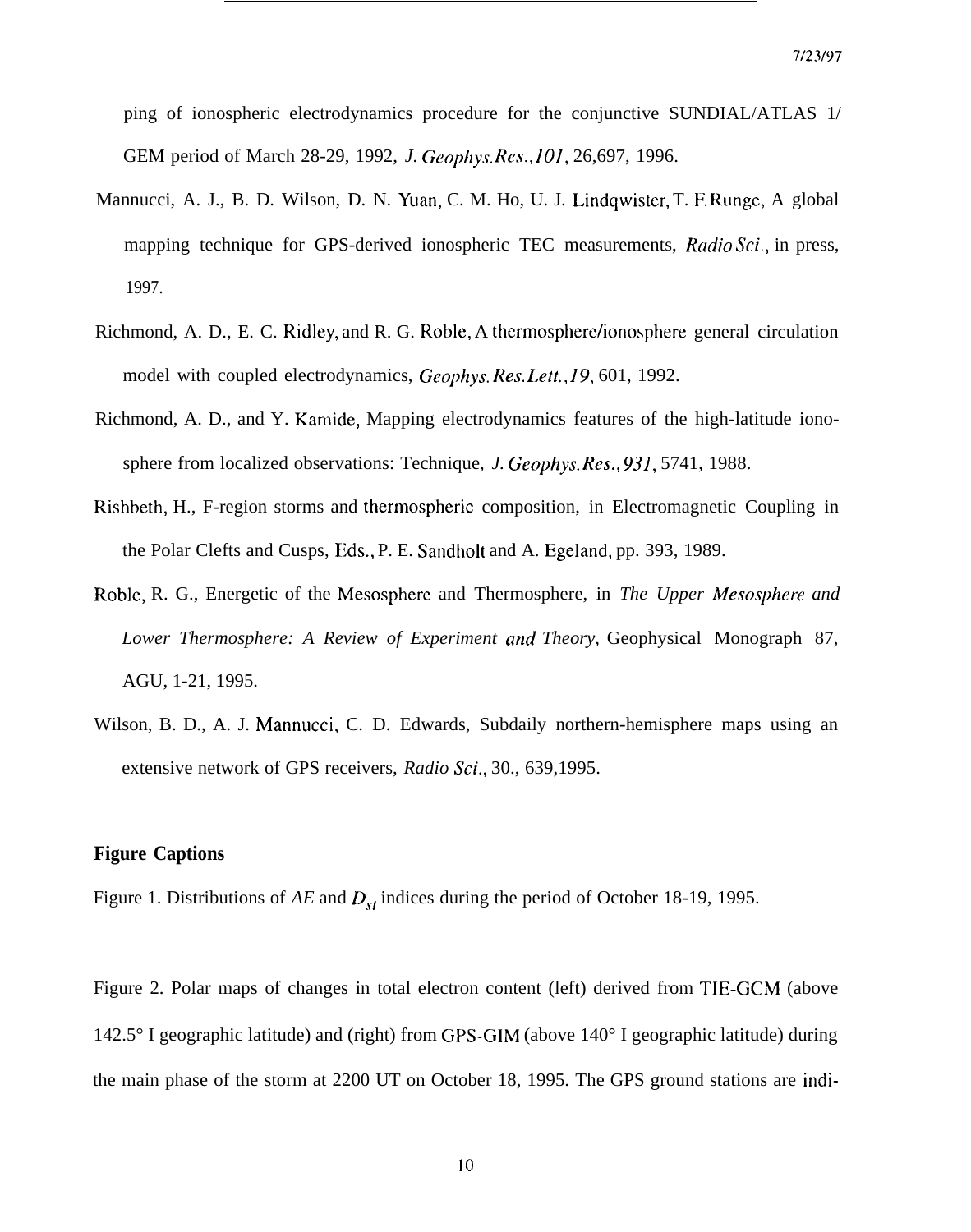cated by the white dots. The color scale represents the changes in TEC units ( $10^{12}$ electrons/cm<sup>2</sup>)

**.**

Figure 3. Similar to Figure 2, but during the recovery phase of the storm at 0400 UT on October 19.1995.

Figure 4. Hemispheric integrals of (a) auroral precipitation, (b) percent difference of total electron content from the TIE-GCM, and (c) percent difference of total electron content from GPS-GIM. Solid lines are for the northern hemisphere, and dashed lines for the southern hemisphere.

Figure 5. Changes in electron density and  $N<sub>2</sub>/0$  ratio at selected pressure levels at 0400 UT on October 19, 1995. The contour interval is  $2.5x104$  cm<sup>-3</sup> for electron density. For the N<sub>2</sub>/0 ratio, the contour interval is 1 at  $ZP = -4$  and 0.1 at  $ZP = 2$ .

Figure 6. Changes in  $N_2/0$  ratio (left) at 2200 UT on October 18 and (right) at 0400 UT on October 19, 1995. The northern hemisphere is on the top, and the southern hemisphere on the bottom.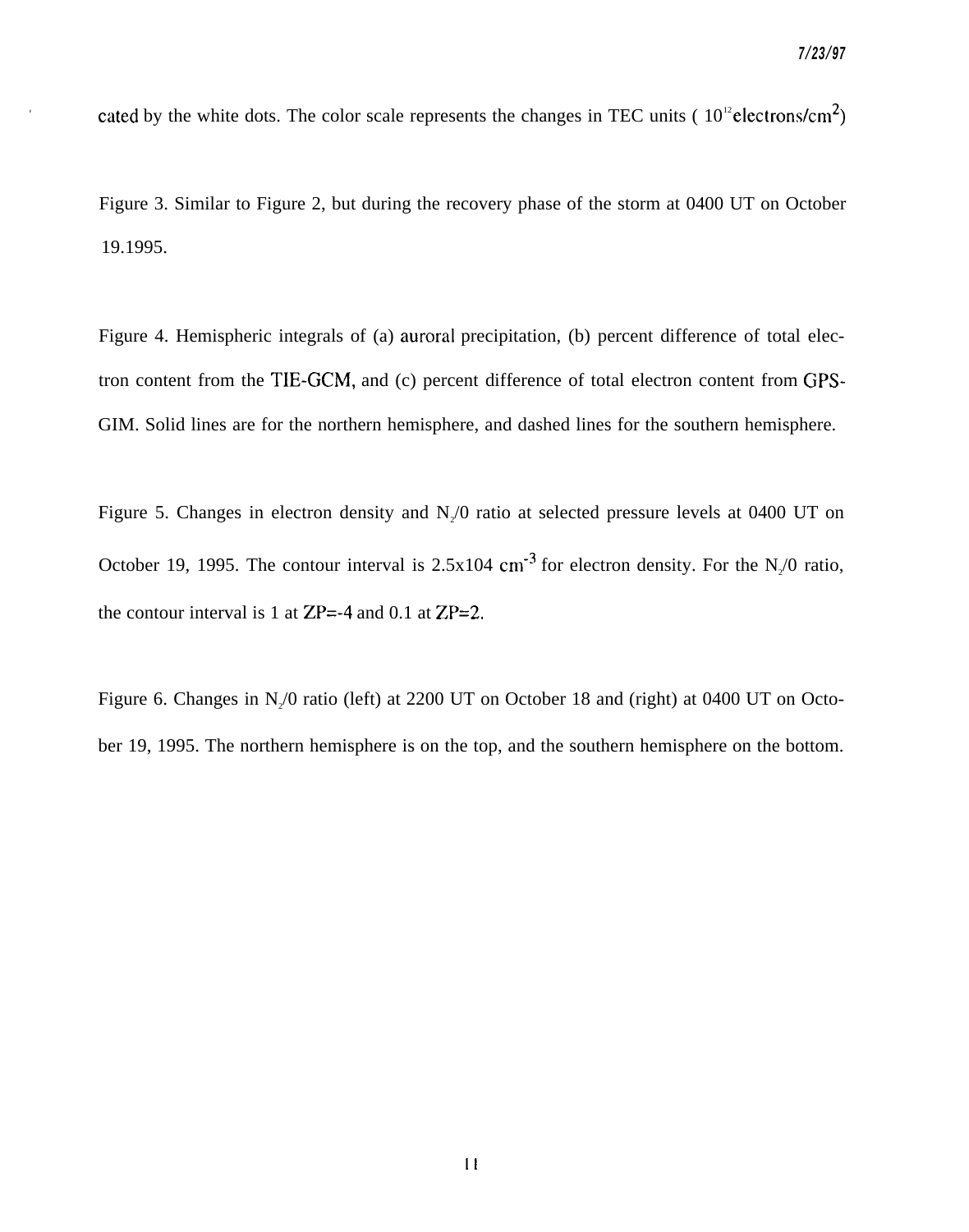

 $Fig 1$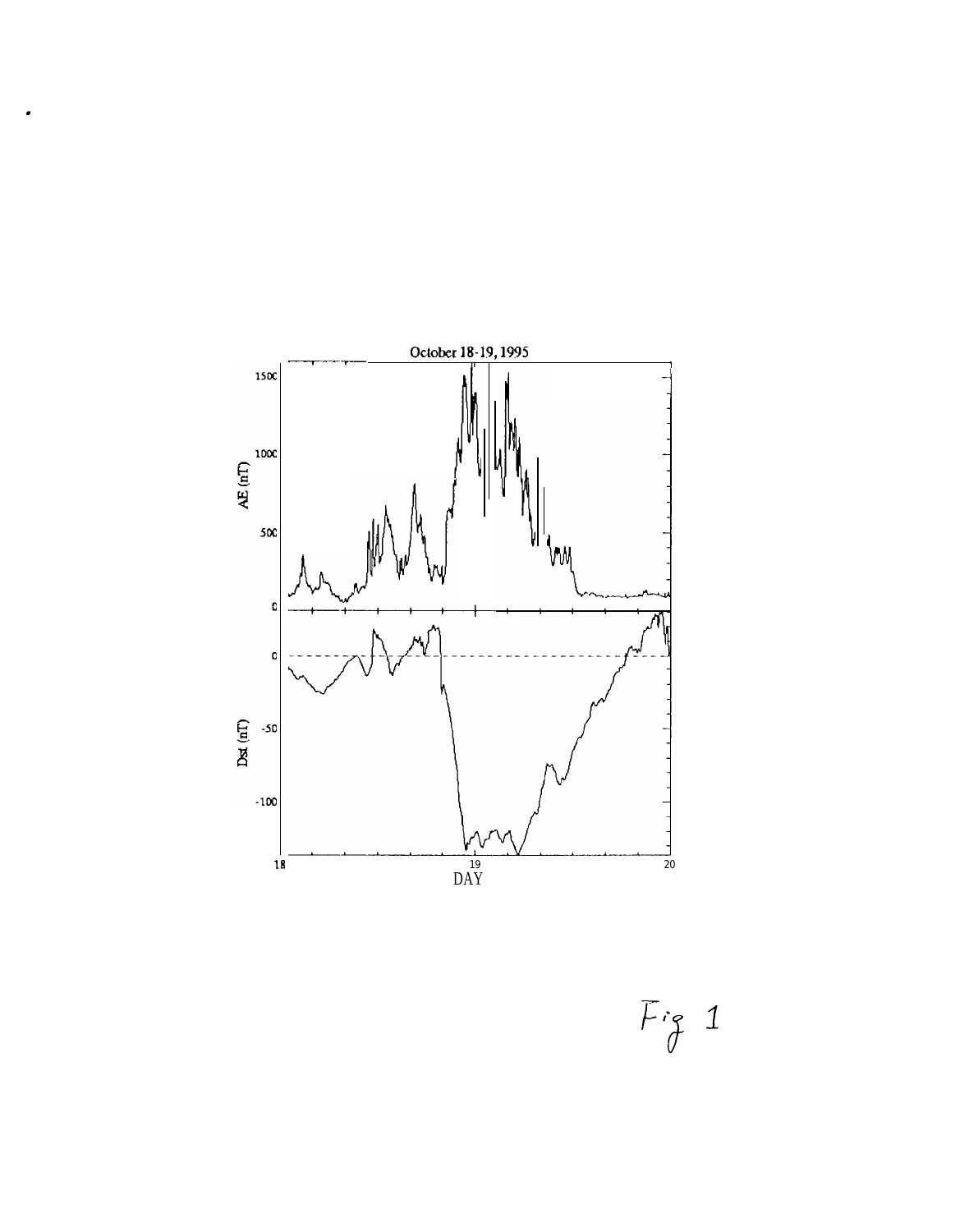

 $E, Z$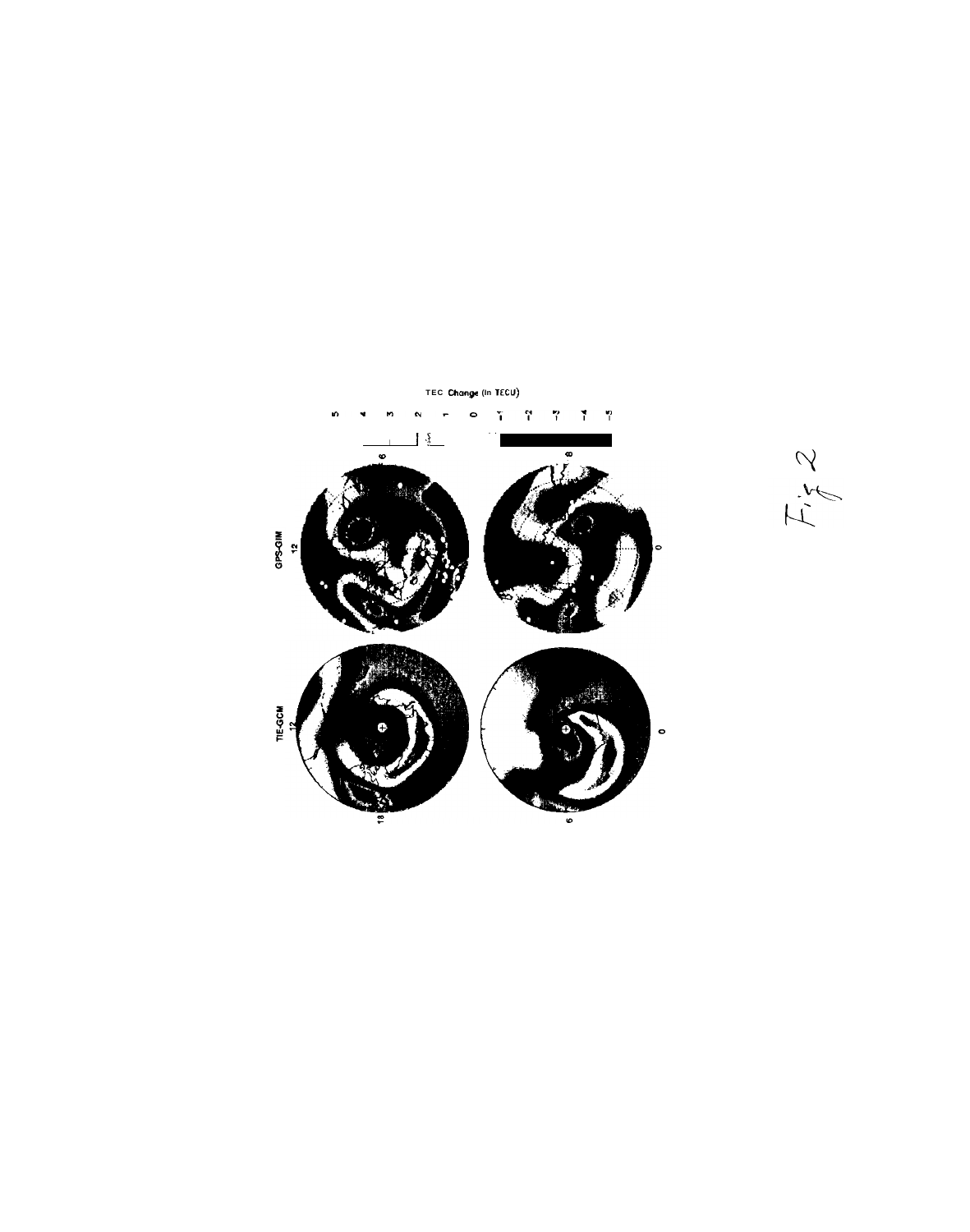

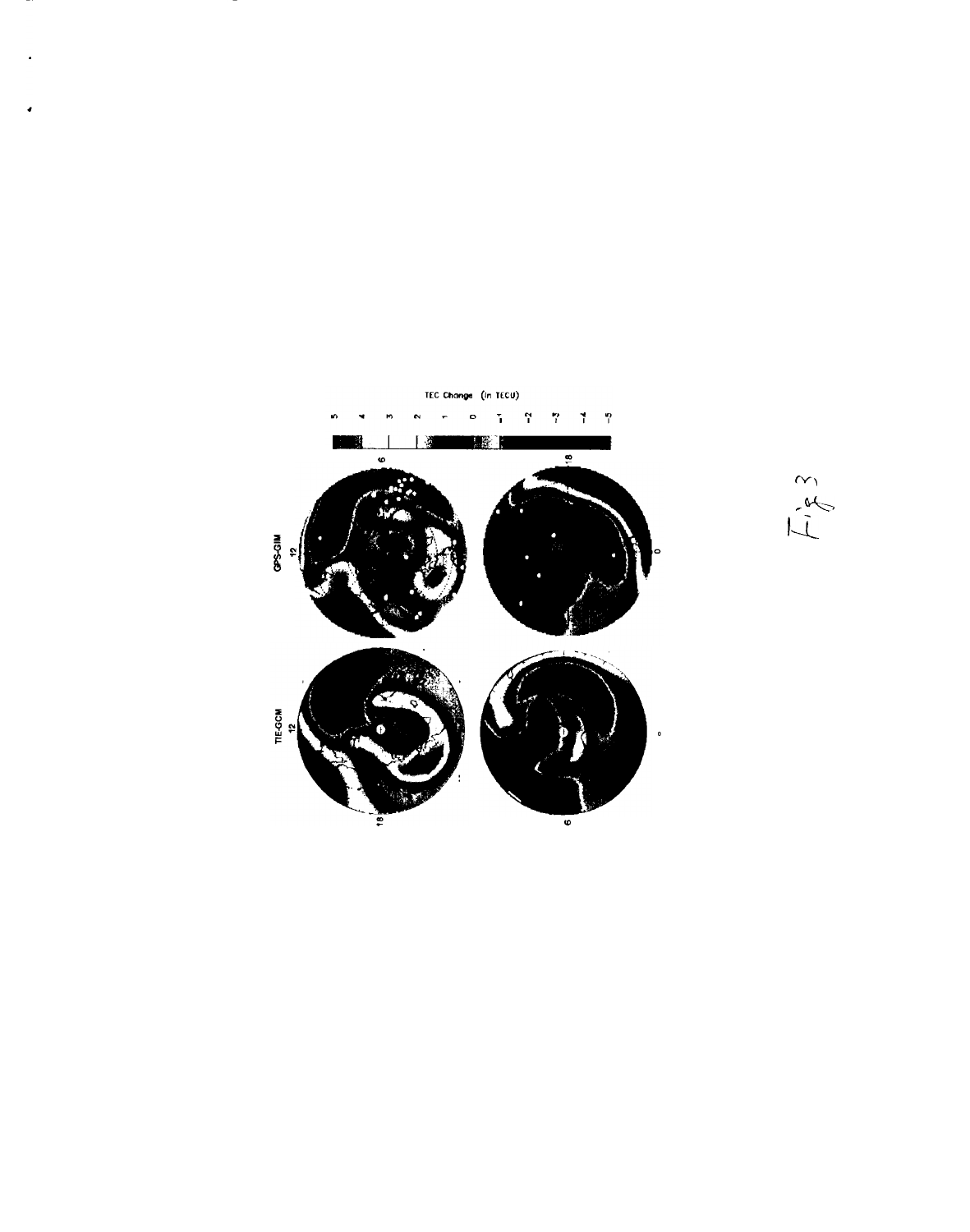

 $F_{\dot{\sigma}}$  4.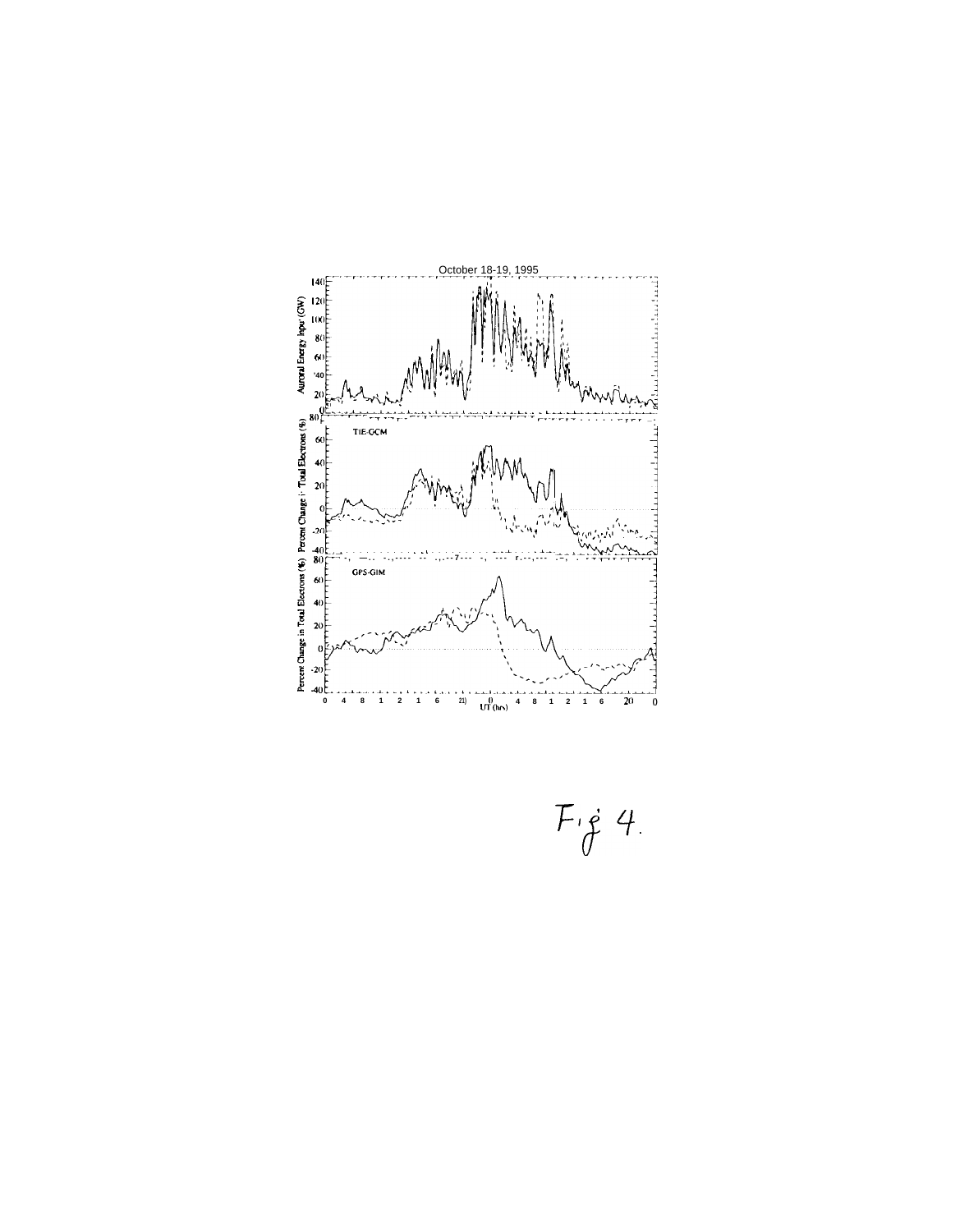

 $Fig 5$